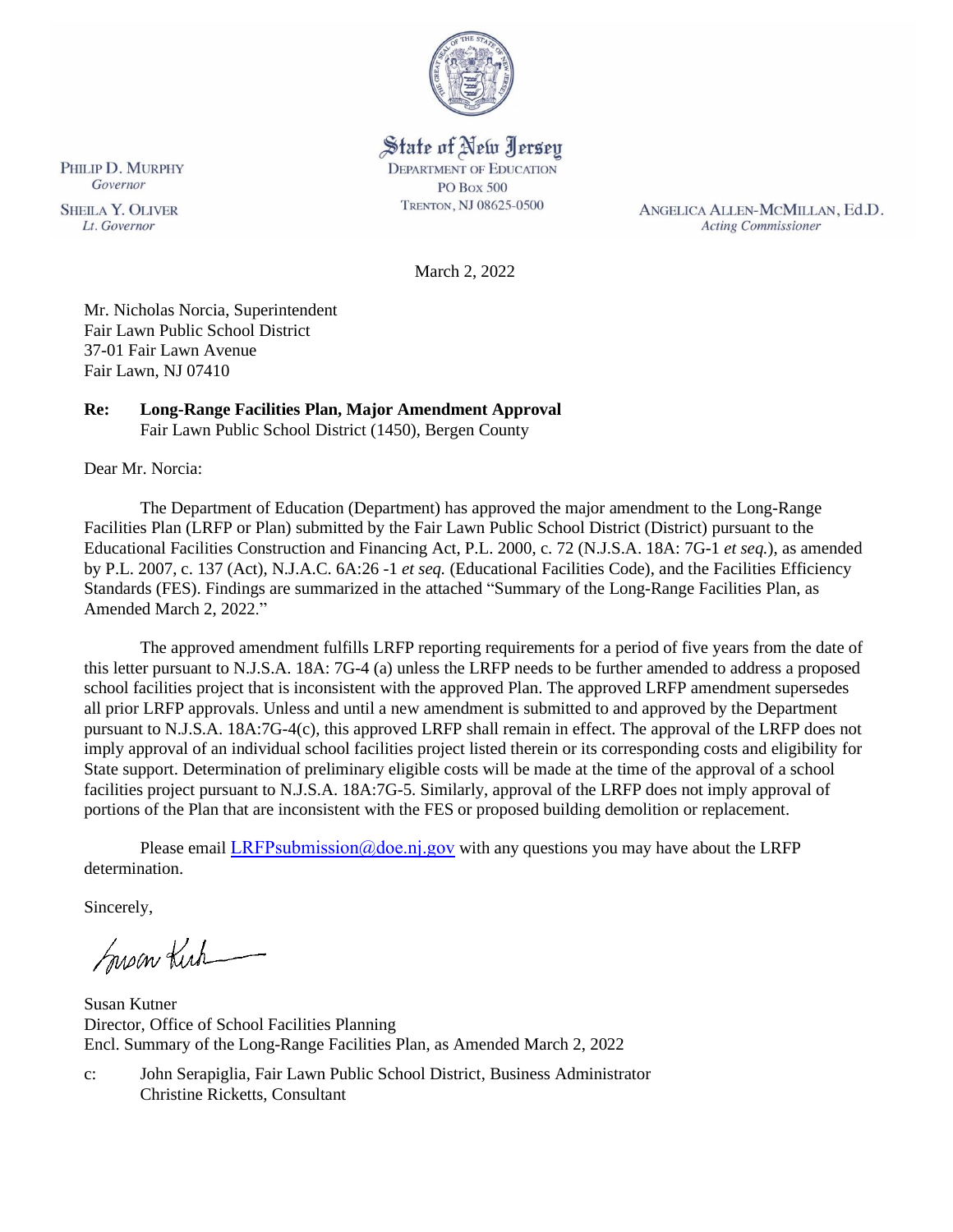# **Fair Lawn Public School District (1450) Summary of the Long-Range Facilities Plan, as Amended March 2, 2022**

The Department of Education (Department) has completed its review of the major amendment to the Long-Range Facilities Plan (LRFP or Plan) submitted by the Fair Lawn Public School District (District) pursuant to the Educational Facilities Construction and Financing Act, P.L. 2000, c. 72 (N.J.S.A. 18A: 7G-1 *et seq.*), as amended by P.L. 2007, c. 137 (Act), N.J.A.C. 6A:26-1 et seq. (Educational Facilities Code), and the Facilities Efficiency Standards (FES).

The following provides a summary of the District's approved amended LRFP. The summary is based on the standards set forth in the Act, the Educational Facilities Code, the FES, District-reported information in the Department's LRFP reporting system, and supporting documentation. The referenced reports in *italic* text are standard reports available on the Department's LRFP website.

#### **1. Inventory Overview**

The District is classified as a Regular Operating District (ROD) for funding purposes. It provides services for students in grades PK-12.

The District identified existing and proposed schools, sites, buildings, rooms, and site amenities in its LRFP. Table 1 lists the number of existing and proposed district schools, sites, and buildings. Detailed information can be found in the *School Asset Inventory Report* and the *Site Asset Inventory Report.*

**As directed by the Department, school facilities projects that have received initial approval by the Department and have been approved by the voters, if applicable, are represented as "existing" in the LRFP.** Approved projects that include new construction and/or the reconfiguration/reassignment of existing program space are as follows: n/a.

| Category                                     | <b>Existing</b> | <b>Proposed</b> |
|----------------------------------------------|-----------------|-----------------|
| Number of Schools (assigned DOE school code) |                 |                 |
| Number of School Buildings <sup>1</sup>      |                 | 10              |
| Number of Non-School Buildings <sup>2</sup>  |                 |                 |
| Number of Vacant Buildings                   |                 |                 |
| Number of Sites                              |                 |                 |

#### **Table 1: Number of Schools, School Buildings, and Sites**

Based on the existing facilities inventory submitted by the District:

- **Exercise** Schools using leased buildings (short or long-term):  $n/a$
- **•** Schools using temporary classroom units (TCUs), excluding TCUs supporting construction: Fair Lawn HS (050); Lyncrest ES (100)
- Vacant/unassigned school buildings: n/a

*<sup>1</sup>* Includes district-owned buildings and long-term leases serving students in district-operated programs

<sup>&</sup>lt;sup>2</sup> Includes occupied district-owned buildings not associated with a school, such as administrative buildings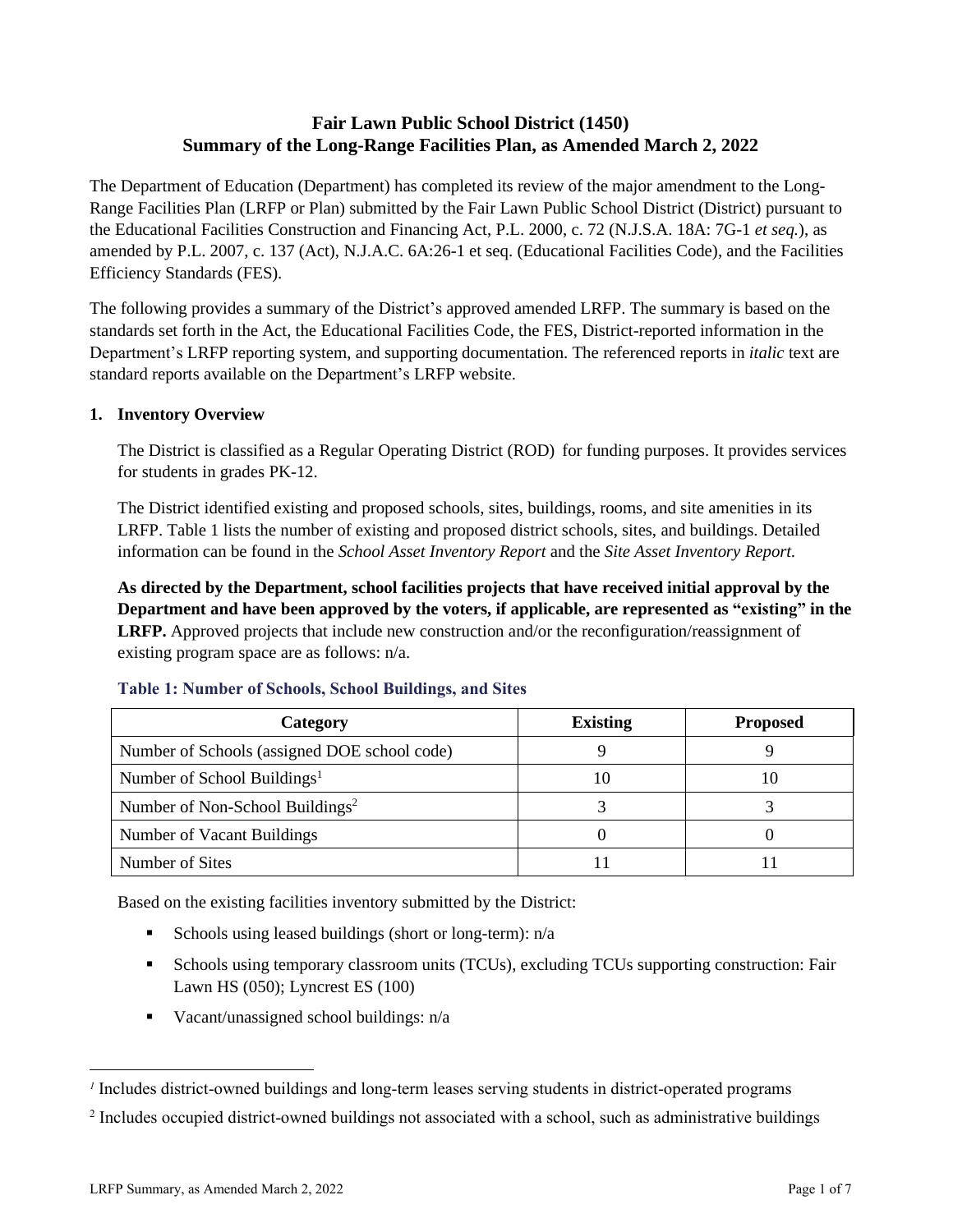## **Findings:**

The Department has determined that the proposed inventory is adequate for approval of the District's LRFP amendment. However, the LRFP determination does not imply approval of an individual school facilities project listed within the LRFP; the District must submit individual project applications for project approval.

# **2. District Enrollments**

The District determined the number of students, or "proposed enrollments," to be accommodated for LRFP planning purposes on a district-wide basis and in each school.

The Department minimally requires the submission of a standard cohort-survival projection using historic enrollment data from the Application for School State Aid (ASSA) or NJ Smart. The cohort-survival method projection method forecasts future students based upon the survival of the existing student population as it moves from grade to grade. A survival ratio of less than 1.00 indicates a loss of students, while a survival ratio of more than 1.00 indicates the class size is increasing. For example, if a survival ratio tracking first to second grade is computed to be 1.05, the grade size is increasing by 5% from one year to the next. The cohort-survival projection methodology works well for communities with stable demographic conditions. Atypical events impacting housing or enrollments, such as an economic downturn that halts new housing construction or the opening of a charter or private school, typically makes a cohort-survival projection less reliable.

## **Proposed enrollments are based on a standard cohort-survival enrollment projection.**

Adequate supporting documentation was submitted to the Department to justify the proposed enrollments. Table 2 provides a comparison of existing and projected enrollments. All totals include special education students.

|                              | <b>Existing Enrollments</b> | <b>District Proposed Enrollments</b> |
|------------------------------|-----------------------------|--------------------------------------|
| <b>Grades</b>                | 2020-21                     | 2025-26                              |
| PK (excl. private providers) | 68                          | 95                                   |
| Grades K to 5                | 2,451                       | 2,522                                |
| Grades 6 to 8                | 1,240                       | 1,462                                |
| Grades 9 to 12               | 1,554                       | 1,807                                |
| <b>Totals PK to 12</b>       | 5,313                       | 5,886                                |

# **Table 2: Enrollments**

## **Findings:**

The Department has determined the District's proposed enrollments to be acceptable for approval of the District's LRFP amendment. The Department will require a current enrollment projection at the time an application for a school facilities project is submitted incorporating the District's most recent enrollments in order to verify that the LRFP's planned capacity is appropriate for the updated enrollments.

# **3. District Practices Capacity**

Based on information provided in the room inventories, District Practices Capacity was calculated for each school building to determine whether adequate capacity is proposed for the projected enrollments based on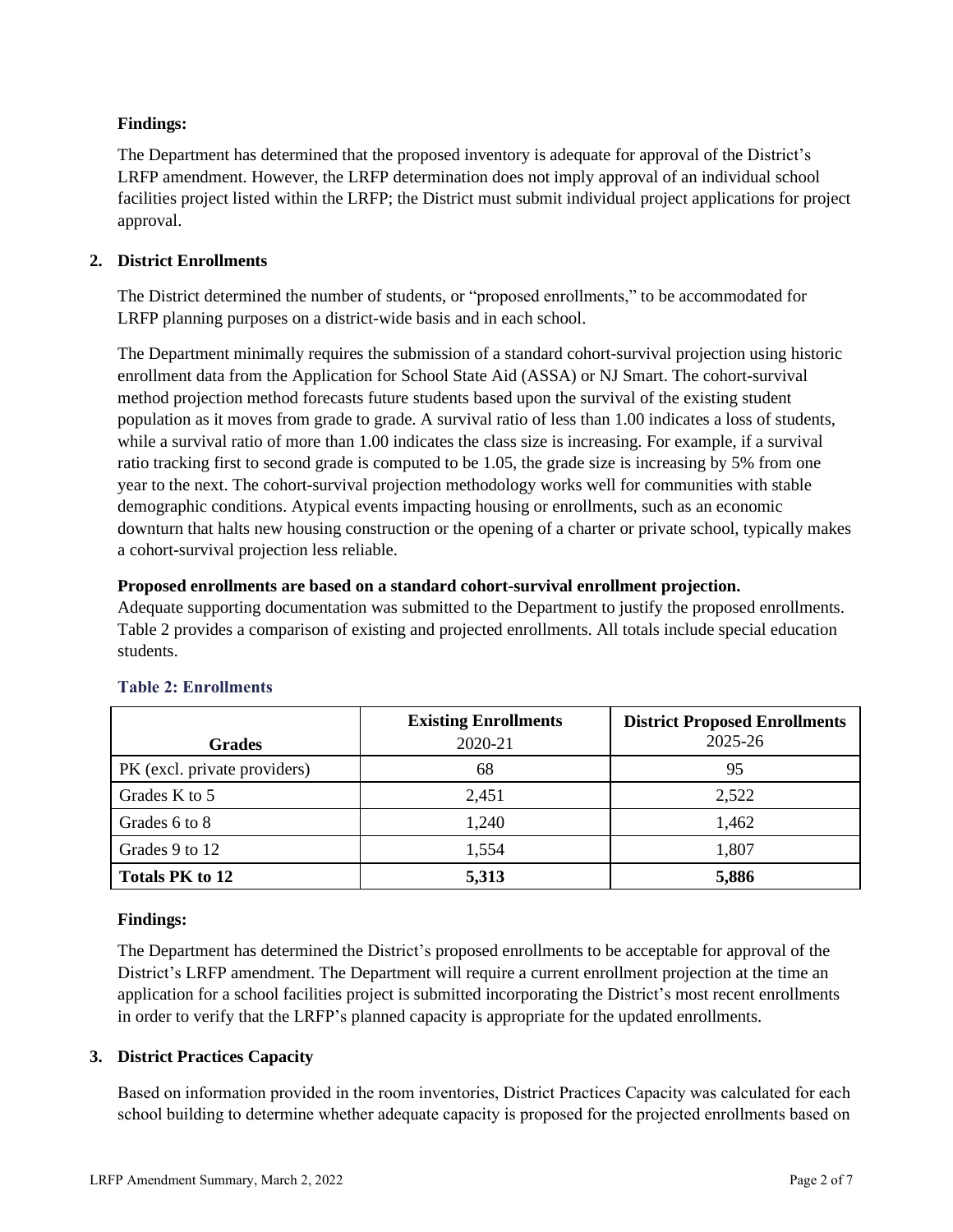district scheduling and class size practices. The capacity totals assume instructional buildings can be fully utilized regardless of school sending areas, transportation, and other operational issues. The calculations only consider district-owned buildings and long-term leases; short term leases and temporary buildings are excluded. **A capacity utilization factor of 90% for classrooms serving grades K–8 and 85% for classrooms serving grades 9–12 is applied in accordance with the FES.** No capacity utilization factor is applied to preschool classrooms.

In certain cases, districts may achieve adequate District Practices Capacity to accommodate enrollments but provide inadequate square feet per student in accordance with the FES, resulting in educational adequacy issues and "Unhoused Students." Unhoused students are considered in the "Functional Capacity" calculations used to determine potential State support for school facilities projects and are analyzed in Section 4.

Table 3 provides a summary of proposed enrollments and existing and proposed District-wide capacities. Detailed information can be found in the LRFP website reports titled *FES and District Practices Capacity Report, Existing Rooms Inventory Report, and Proposed Rooms Inventory Report.*

| <b>Grades</b>              | <b>Proposed</b><br><b>Enrollments</b> | <b>Existing</b><br><b>District</b><br><b>Practices</b><br>Capacity | <b>Existing</b><br>Deviation* | <b>Proposed</b><br><b>District</b><br><b>Practices</b><br>Capacity | <b>Proposed</b><br>Deviation* |
|----------------------------|---------------------------------------|--------------------------------------------------------------------|-------------------------------|--------------------------------------------------------------------|-------------------------------|
| Elementary ( $PK$ to 5)    | 2,617                                 | 2,603.31                                                           | $-13.69$                      | 2,60.00                                                            | $-13.69$                      |
| Middle $(6 \text{ to } 8)$ | 1,462                                 | 1,419.99                                                           | $-42.01$                      | 1,419.99                                                           | $-42.01$                      |
| High $(9 \text{ to } 12)$  | 1,807                                 | 1,839.40                                                           | 32.40                         | 1,839.40                                                           | 32.40                         |
| <b>District Totals</b>     | 5,886                                 | 5,862.70                                                           | $-23.30$                      | 5,862.70                                                           | $-23.30$                      |

## **Table 3: District Practices Capacity Analysis**

*\** Positive numbers signify surplus capacity; negative numbers signify inadequate capacity. Negative values for District Practices capacity are acceptable for approval if proposed enrollments do not exceed 100% capacity utilization.

Considerations:

- Based on the proposed enrollments and existing room inventories, the District is projected to have inadequate capacity for the following grade groups, assuming all school buildings can be fully utilized (100% capacity utilization): n/a
- Adequate justification has been provided by the District if the proposed capacity for a school significantly deviates from the proposed enrollments. Generally, surplus capacity is acceptable for LRFP approval if additional capacity is not proposed through new construction.

## **Findings:**

The Department has determined that proposed District capacity, in accordance with the proposed enrollments, is adequate for approval of the District's LRFP amendment. The Department will require a current enrollment projection at the time an application for a school facilities project is submitted, incorporating the District's most recent Fall Enrollment Report, in order to verify that the LRFP's planned capacity meets the District's updated enrollments.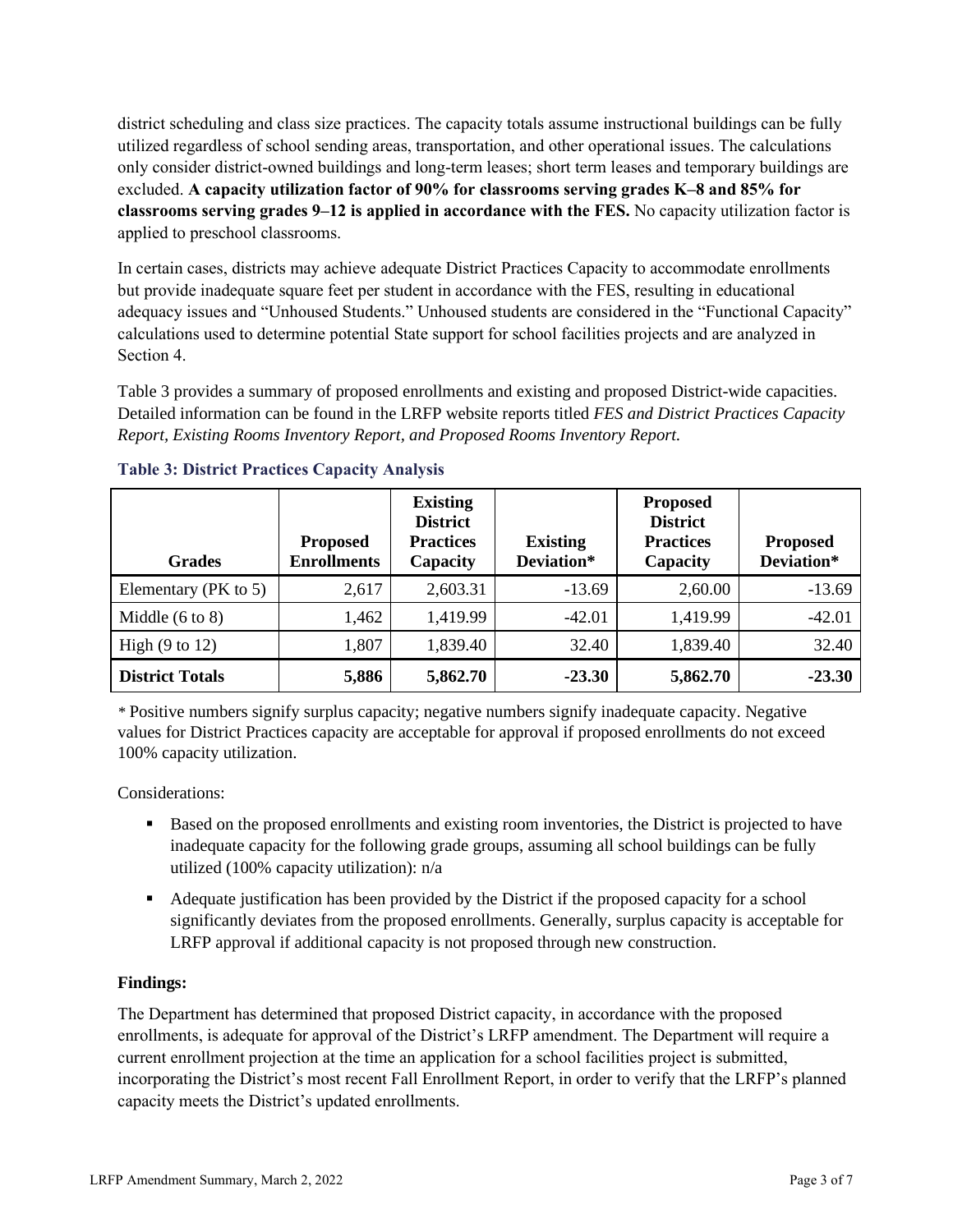#### **4. New Construction Funding Eligibility**

*Functional Capacity* was calculated and compared to the proposed enrollments to provide a **preliminary estimate** of Unhoused Students and new construction funding eligibility. At this time, all proposed enrollments, including preschool, are considered eligible for funding. **A final determination will be made at the time of project application approval.**

*Functional Capacity* is the adjusted gross square footage of a school building *(total gross square feet minus excluded space)* divided by the minimum area allowance per full-time equivalent student for the grade level contained therein. *Unhoused Students* is the number of students projected to be enrolled in the District that exceeds the Functional Capacity of the District's schools pursuant to N.J.A.C. 6A:26-2.2(c). *Excluded Square Feet* includes (1) square footage exceeding the FES for any pre-kindergarten, kindergarten, general education, or self-contained special education classroom; (2) grossing factor square footage *(corridors, stairs, mechanical rooms, etc.)* that exceeds the FES allowance, and (3) square feet proposed to be demolished or discontinued from use. Excluded square feet may be revised during the review process for individual school facilities projects.

Table 4 provides a preliminary assessment of the Functional Capacity, Unhoused Students, and Estimated Maximum Approved Area for Unhoused Students for each FES grade group. The calculations exclude temporary facilities and short-term leased buildings. School buildings proposed for whole or partial demolition or reassignment to a non-school use are excluded from the calculations pending project application review. If a building is proposed to be reassigned to a different school, the square footage is applied to the proposed grades after reassignment. Buildings that are not assigned to a school are excluded from the calculations. Detailed information concerning the calculations can be found in the *Functional Capacity and Unhoused Students Report* and the *Excluded Square Footage Report.*

| Category                                     | $PK/K$ to 5 | 6 to 8    | 9 to 12   | <b>Total</b> |
|----------------------------------------------|-------------|-----------|-----------|--------------|
| Eligible PK /K-12 Proposed Enrollments       | 2,617       | 1,462     | 1,807     |              |
| FES Area Allowance (SF/student)              | 125.00      | 134.00    | 151.00    |              |
| <b>Prior to Completion of Proposed Work:</b> |             |           |           |              |
| <b>Existing Gross Square Feet</b>            | 319,116     | 160,978   | 227,051   | 707,145      |
| <b>Adjusted Gross Square Feet</b>            | 309,370     | 158,365   | 217,622   | 685,357      |
| <b>Adjusted Functional Capacity</b>          | 2,456.16    | 1,199.37  | 1,441.20  |              |
| <b>Unhoused Students</b>                     | 160.84      | 262.63    | 365.80    |              |
| Est. Max. Area for Unhoused Students         | 20,105.00   | 35,192.63 | 55,235.40 |              |
| <b>After Completion of Proposed Work:</b>    |             |           |           |              |
| Gross Square Feet                            | 319,116     | 160,978   | 227,051   | 707,145      |
| New Gross Square Feet                        | $\Omega$    | $\Omega$  | $\Omega$  | $\Omega$     |
| <b>Adjusted Gross Square Feet</b>            | 309,370     | 158,365   | 217,622   | 685,357      |
| <b>Functional Capacity</b>                   | 2,456.16    | 1,199.37  | 1,441.20  |              |
| <b>Unhoused Students after Construction</b>  | 160.84      | 262.63    | 365.80    |              |
| Est. Max. Area Remaining                     | 20,105.00   | 35,192.63 | 55,235.40 |              |

#### **Table 4: Estimated Maximum Approved Area for Unhoused Students**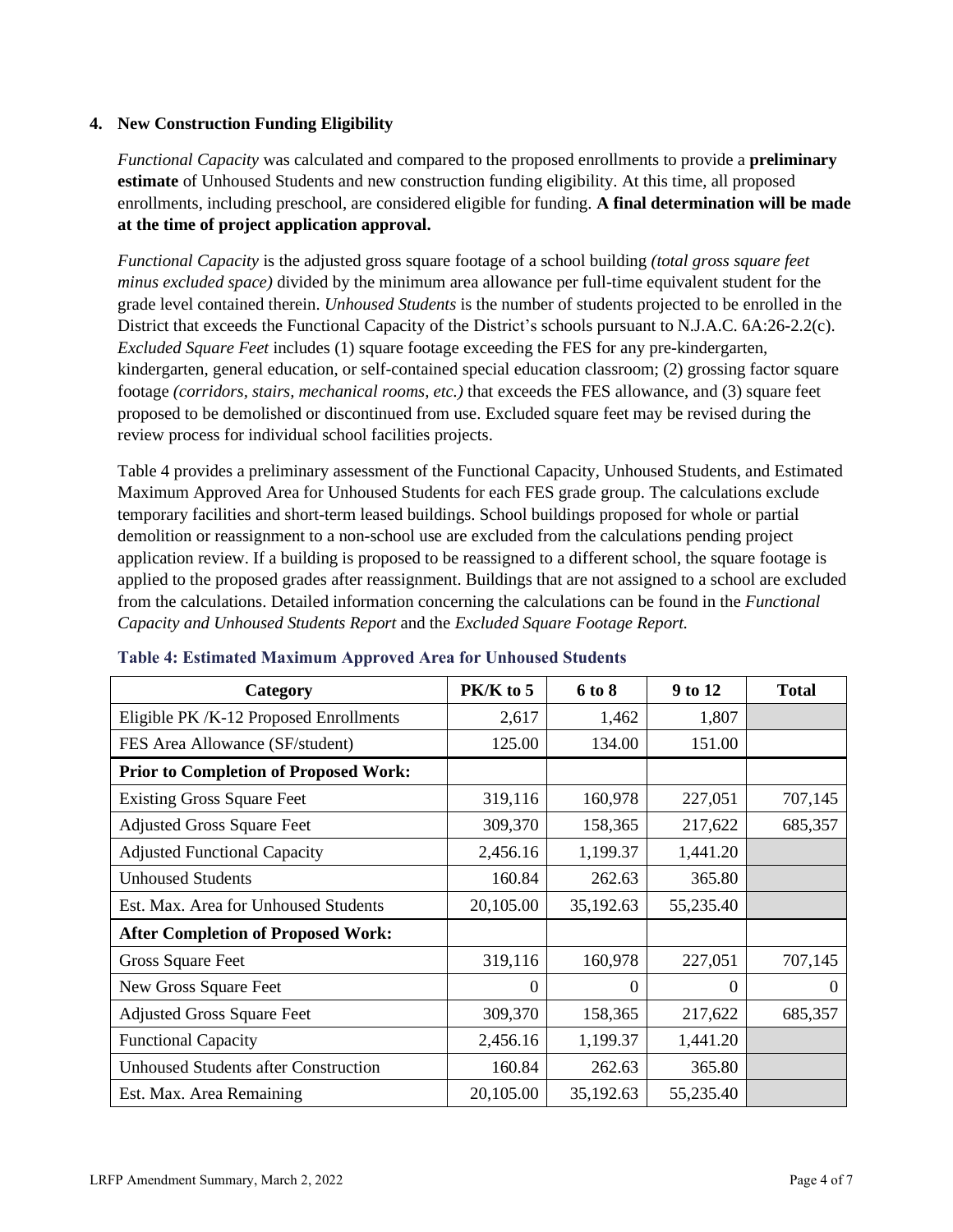Facilities used for non-instructional or non-educational purposes are ineligible for State support under the Act. However, projects for such facilities shall be reviewed by the Department to determine whether they are consistent with the District's LRFP and whether the facility, if it is to house students (full or part time) conforms to educational adequacy requirements. These projects shall conform to all applicable statutes and regulations.

Estimated costs represented in the LRFP by the District are for capital planning purposes only. The estimates are not intended to represent preliminary eligible costs or final eligible costs of approved school facilities projects.

Considerations:

- **•** The District does not have approved projects pending completion, as noted in Section 1, that impact the Functional Capacity calculations.
- The Functional Capacity calculations *exclude* square feet proposed for demolition or discontinuation for the following FES grade groups and school buildings pending a feasibility study and project review: n/a.
- Based on the preliminary assessment, the District has Unhoused Students prior to the completion of proposed work for the following FES grade groups: PK/K-5, 6-8, 9-12.
- New construction is proposed for the following FES grade groups: n/a.
- Proposed new construction exceeds the estimated maximum area allowance for Unhoused Students prior to the completion of the proposed work for the following grade groups: n/a.
- **•** The District, based on the preliminary LRFP assessment, will have Unhoused Students after completion of the proposed LRFP work. If the District is projected to have Unhoused Students, adequate justification has been provided to confirm educational adequacy in accordance with Section 6 of this determination.

## **Findings:**

Functional Capacity and Unhoused Students calculated in the LRFP are preliminary estimates. Preliminary Eligible Costs (PEC) and Final Eligible Costs (FEC) will be included in the review process for specific school facilities projects. A feasibility study undertaken by the District is required if building demolition or replacement is proposed per N.J.A.C. 6A:26-2.3(b)(10).

## **5. Proposed Work**

The District assessed program space, capacity, and physical plant deficiencies to determine corrective actions. Capital maintenance, or *"system actions,"* address physical plant deficiencies due to operational, building code, and /or life cycle issues. Inventory changes, or *"inventory actions,*" add, alter, or eliminate sites, site amenities, buildings, and/or rooms.

The Act (N.J.S.A. 18A:7G-7b) provides that all school facilities shall be deemed suitable for rehabilitation unless a pre-construction evaluation undertaken by the District demonstrates to the satisfaction of the Commissioner that the structure might pose a risk to the safety of the occupants even after rehabilitation or that rehabilitation is not cost-effective. Pursuant to N.J.A.C. 6A:26-2.3(b)(10), the Commissioner may identify school facilities for which new construction is proposed in lieu of rehabilitation for which it appears from the information presented that new construction is justified, provided, however, that for such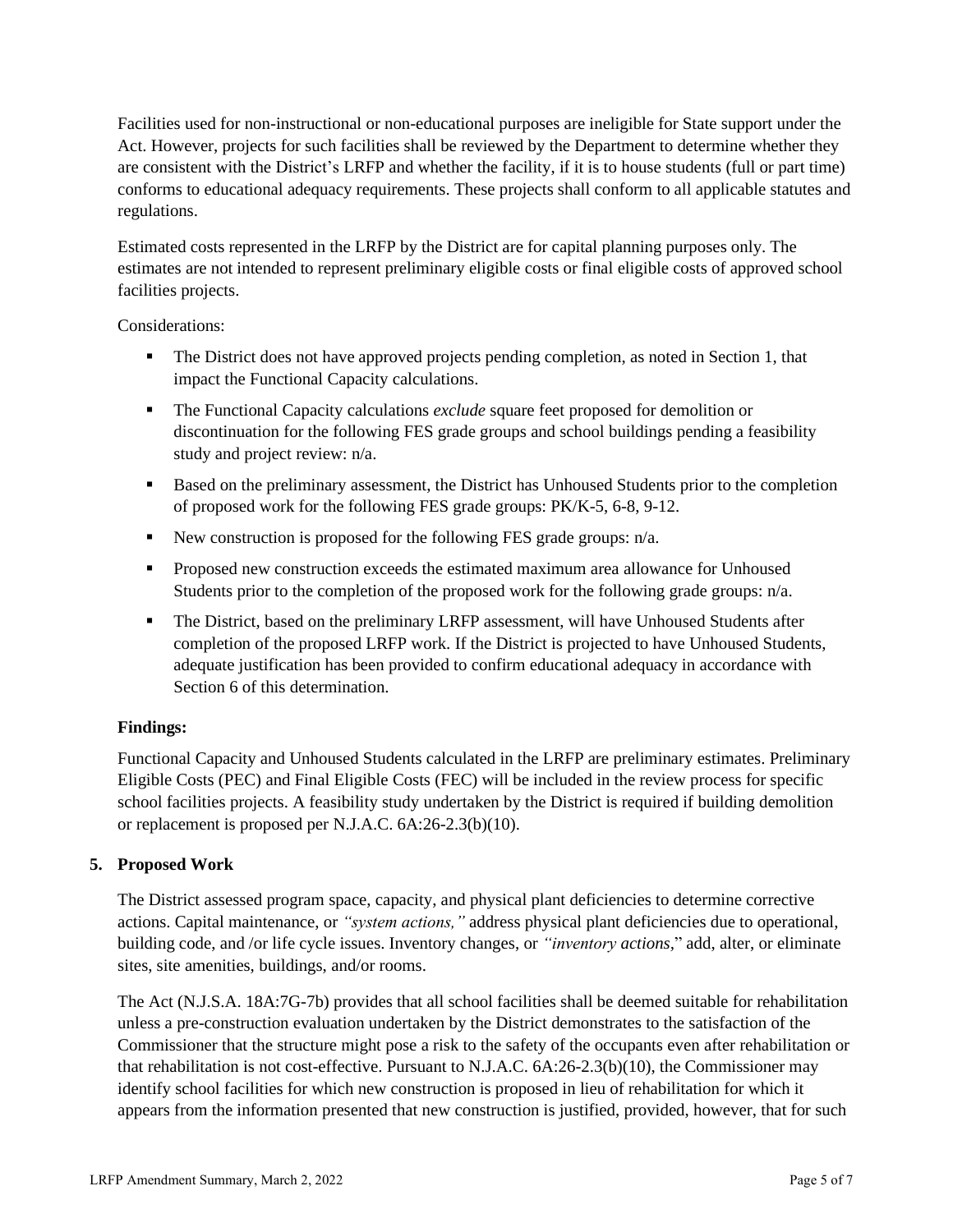school facilities so identified, the District must submit a feasibility study as part of the application for the specific school facilities project. The cost of each proposed building replacement is compared to the cost of additions or rehabilitation required to eliminate health and safety deficiencies and to achieve the District's programmatic model.

Table 5 lists the scope of work proposed for each school based on the building(s) serving their student population. Proposed inventory changes are described in the LRFP website reports titled *"School Asset Inventory Report and "Proposed Room Inventory Report."* Information concerning proposed systems work, or capital maintenance can be found in the "LRFP Systems Action Summary Report."

With the completion of the proposed work, the following schools are proposed to be eliminated: n/a; the following schools are proposed to be added: n/a.

| <b>Proposed Scope of Work</b>                                                                  | <b>Applicable Schools</b>                                                                                                                                                                                |
|------------------------------------------------------------------------------------------------|----------------------------------------------------------------------------------------------------------------------------------------------------------------------------------------------------------|
| <b>Renovation only</b> (no new construction)                                                   |                                                                                                                                                                                                          |
| System actions only (no inventory actions)                                                     | Fair Lawn HS (050); Milnes ES (080);<br>Forrest ES $(085)$ ; Lyncrest ES $(100)$ ;<br>Memorial MS (070); Radburn ES (110);<br>Thomas Jefferson MS (060); Warren Point<br>ES (140); Westmoreland ES (160) |
| Existing inventory actions only (no systems actions)                                           | n/a                                                                                                                                                                                                      |
| Systems and inventory changes                                                                  | n/a                                                                                                                                                                                                      |
| <b>New construction</b>                                                                        |                                                                                                                                                                                                          |
| Building addition only (no systems actions)                                                    | n/a                                                                                                                                                                                                      |
| Renovation and building addition (system, existing<br>inventory, and new construction actions) | n/a                                                                                                                                                                                                      |
| New building on existing site                                                                  | n/a                                                                                                                                                                                                      |
| New building on new or expanded site                                                           | n/a                                                                                                                                                                                                      |
| Site and building disposal (in addition to above scopes)                                       |                                                                                                                                                                                                          |
| Partial building demolition                                                                    | n/a                                                                                                                                                                                                      |
| Whole building demolition                                                                      | n/a                                                                                                                                                                                                      |
| Site and building disposal or discontinuation of use                                           | n/a                                                                                                                                                                                                      |

#### **Table 5: School Building Scope of Work**

#### **Findings:**

The Department has determined that the proposed work is adequate for approval of the District's LRFP amendment. However, Department approval of proposed work in the LRFP does not imply the District may proceed with a school facilities project. The District must submit individual project applications with cost estimates for Department project approval. Both school facilities project approval and other capital project review require consistency with the District's approved LRFP.